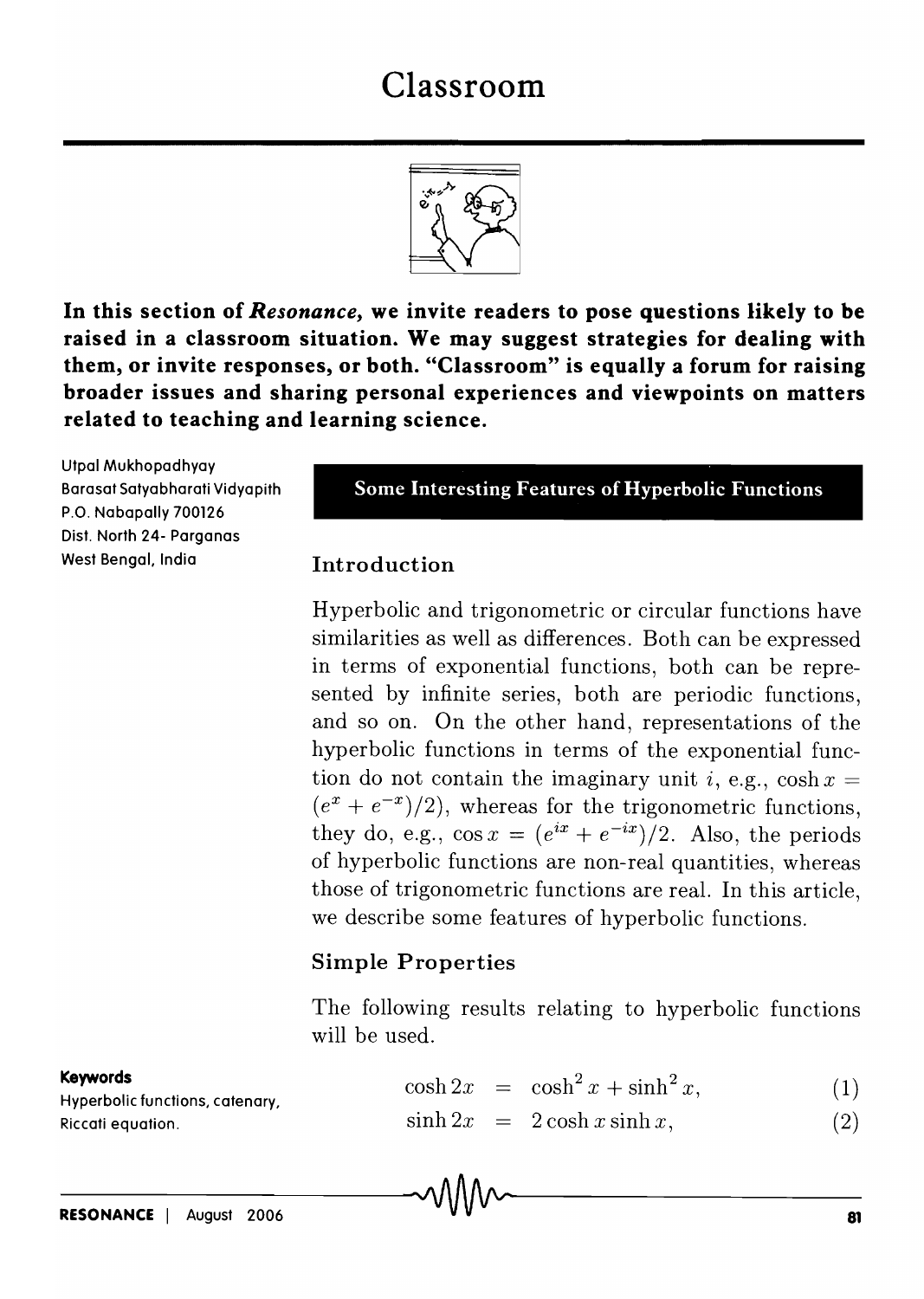Box 1.

Abraham De Moivre (1667-1754) was born in the province of Champagne in France. He mastered mathematics on his own, and his mathematical talent brought him close to Newton. In 1697, he was elected a member of the Royal Society. In 1722, he proposed the famous theorem which bears his name, but never published it. He was one of the members of the commission set up by Royal Society for setlling the well-known priority dispute between Newton and Leibniz.

|                          | $sinh(x + y) = sinh x cosh y + cosh x sinh y,$ (3) |     |
|--------------------------|----------------------------------------------------|-----|
|                          | $cosh(x + y) = cosh x cosh y + sinh x sinh y,$ (4) |     |
| $\sinh(-x) = -\sinh x$ , |                                                    | (5) |

 $cosh(-x) = cosh x.$  (6)

#### Hyperbolic Analogue of de Moivre's Theorem

From the identity  $\cosh x + \sinh x = e^x$ , which follows directly from the definitions of cosh and sinh and holds for all x, we deduce that if  $n \in \mathbb{Z}$ , then the value of  $(\cosh x + \sinh x)^n$  is  $\cosh nx + \sinh nx$ , and if  $n \in Q$ , then one value of  $(\cosh x + \sinh x)^n$  is  $\cosh nx + \sinh nx$ .

## Significance of the Parameter  $\theta$  for Hyperbolic Functions

Consider the unit circle  $x^2 + y^2 = 1$  with centre O *(Figure*) 1). Drawing upon the identity  $\cos^2 \theta + \sin^2 \theta = 1$ , we write its equation in parametric form as  $x = \cos \theta$ ,  $y =$  $\sin \theta$ . The parameter  $\theta$  has a clear geometric significance here: if  $P(\cos \theta, \sin \theta)$  is an arbitrary point on the circle, then  $\theta$  is the angle between OP and the positive x-axis. For this reason, trigonometric functions are known as the *circular functions.* 



Figure 1. Graph of  $x^2 + y^2 = 1$ .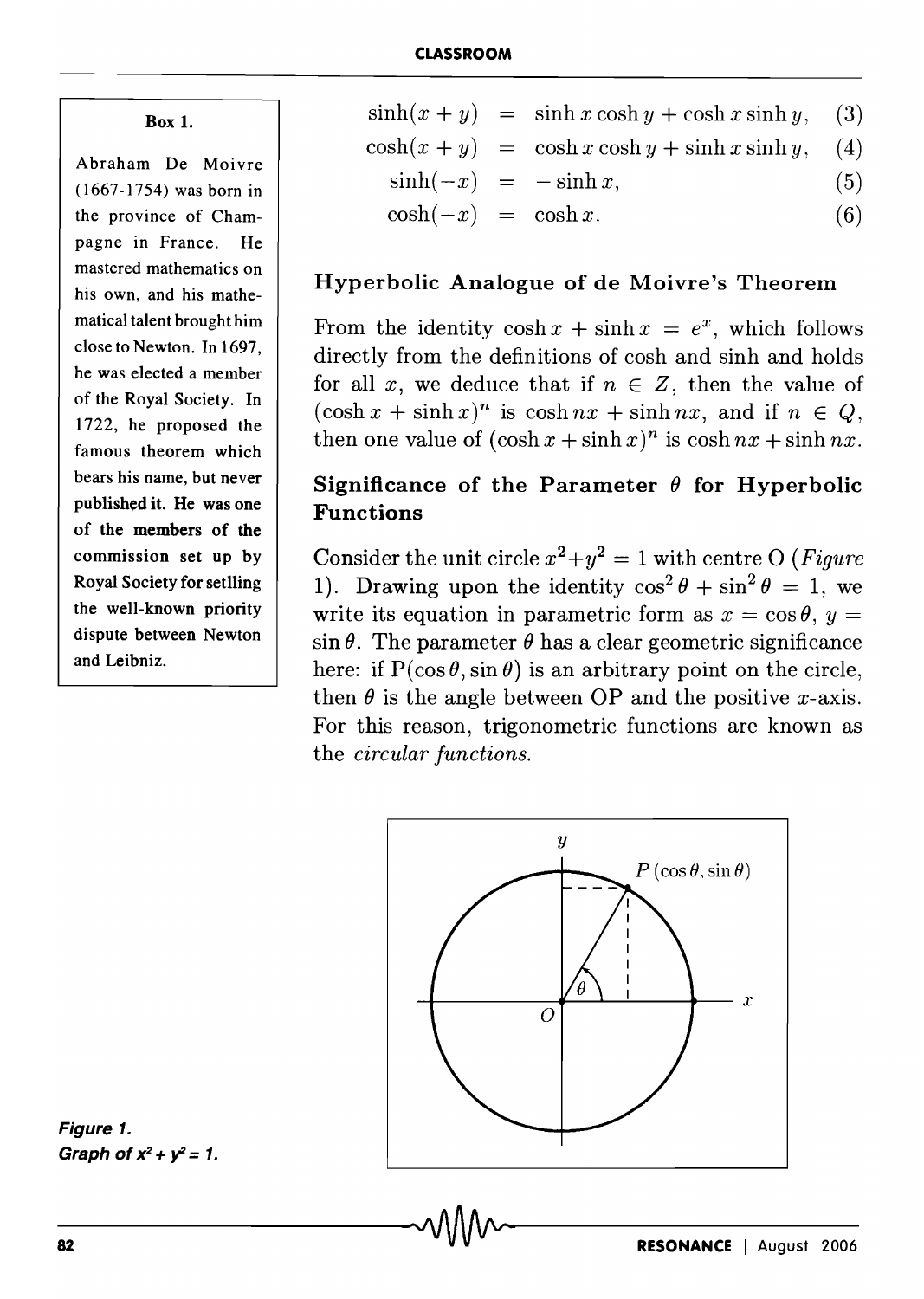#### Figure 2. Graph of  $x^2-y^2=1$ .



What corresponding statement can be made for the hyperbolic functions? The answer is much less obvious. Consider any point P  $(x, y)$  on the rectangular hyperbola  $x^2 - y^2 = 1$  *(Figure 2)*. Let S  $(x, 0)$  be the foot of the perpendicular from  $P$  to the x-axis, and let R  $(1,0)$  be the vertex of the hyperbola. Let O  $(0,0)$  be the origin. Invoking the identity  $\cosh^2 \theta - \sinh^2 \theta = 1$ , we write the equation of the curve in parametric form as  $x = \cosh \theta$  and  $y = \sinh \theta$ . We must now find some meaning to the parameter  $\theta$ .

The area of region OPR is given by  $Area (OPR) =$ Area  $(\triangle$ OPS) - Area (PRS). Using integration, we get:

Area (OPR) = 
$$
\frac{1}{2}xy - \int_1^x \sqrt{u^2 - 1} du
$$
  
\n=  $\frac{1}{2} \cosh \theta \sinh \theta - \int_0^{\theta} \sinh^2 t dt$   
\n=  $\frac{1}{2} \cosh \theta \sinh \theta - \int_0^{\theta} \frac{1}{2} (\cosh 2t - 1) dt$   
\n=  $\frac{1}{4} \sinh 2\theta - \frac{1}{2} \left( \frac{\sinh 2\theta}{2} - \theta \right)$   
\n=  $\frac{\theta}{2}$ .

Therefore,  $\theta = 2 \times \text{Area}$  (OPR).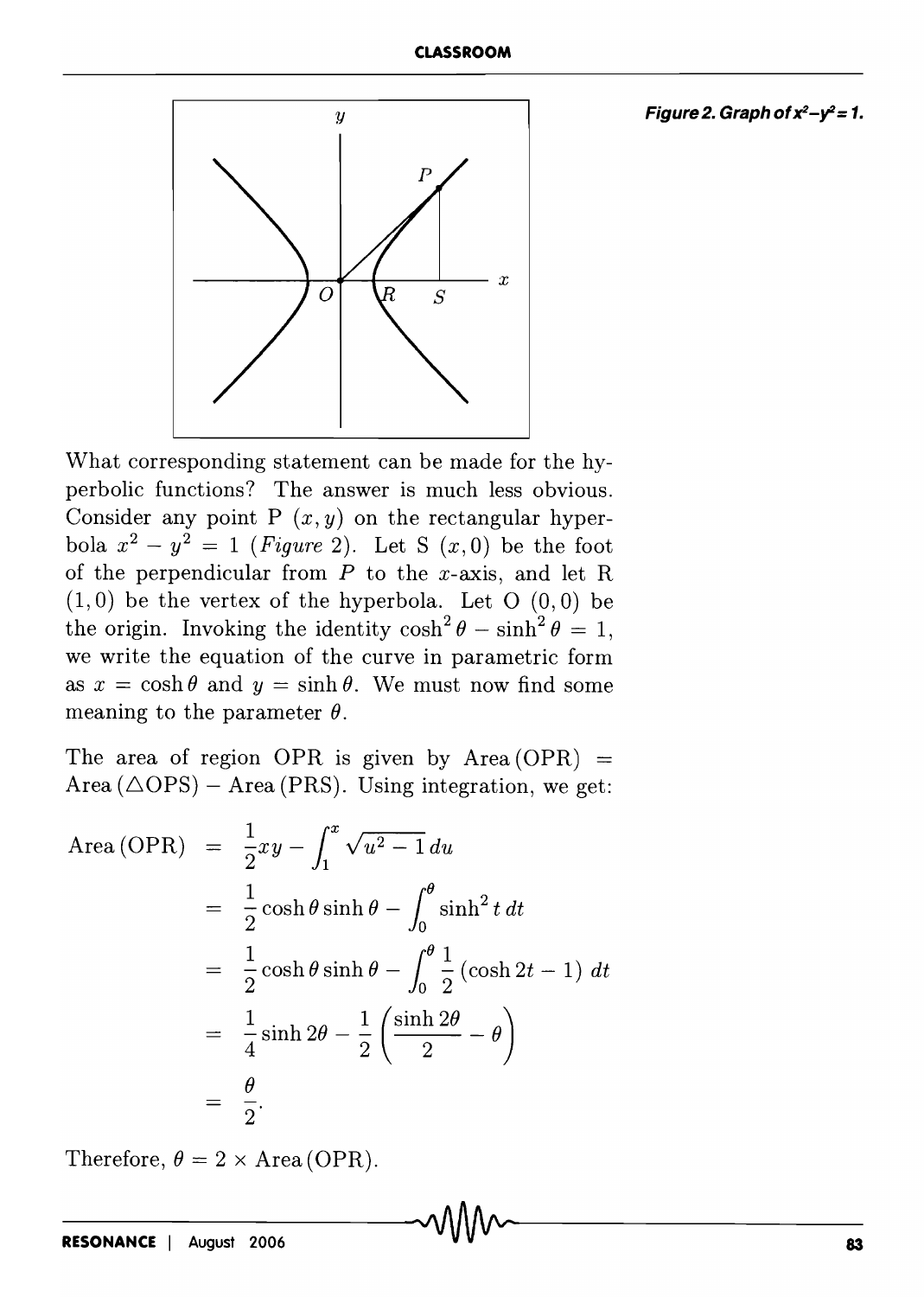

**Figure 3. Graph of**   $y = \cosh x$ .

#### Box 2.

Vincenzo Riccati (1707- 1775) was an Italian Jesuit. Struck by the smilarity of the equations  $x^2 + y^2 = 1$  and  $x^2$  –  $y^2 = 1$ , he went on to develop his theory on hyperbolic functions from a geometrical standpoint. The famous Riccati differential equation,

$$
\frac{dy}{dx} = p(x)y^2 + q(x)y + r(x)
$$

comes from his father, Jacopo Riccati (1676-1754). The Riccati family is another famous family of mathematicians in Europe like the Bernoullis, though not as prolific.

So for the hyperbola  $x^2 - y^2 = 1$ , if we parametrize the curve as  $x = \cosh \theta$ ,  $y = \sinh \theta$ , then the parameter  $\theta$ represents twice the area of the region enclosed by the curve, the  $x$ -axis and the line segment from the origin to the point  $(\cosh \theta, \sinh \theta)$ . This explains the reason behind the name *hyperbolic functions.* 

### The Catenary and Hyperbolic Functions

If a flexible string is suspended under gravity by its two ends, then the string hangs in the form of a catenary *(Figure* 3). The general equation of a catenary is

$$
y = a \cosh \frac{x}{a} + b,\tag{7}
$$

where *a, b* are constants; *a* depends on the mass per unit length and tension of the string, and *b* depends on the position of the x-axis. As *a* increases, the catenary becomes narrower and deeper. If we take *b* to be zero, then the equation reduces to

$$
y = a \cosh \frac{x}{a}.\tag{8}
$$

For  $a = 1$ , the equation becomes  $y = \cosh x$ .

In 1757, Vincenzo Riccati for the first time used the notations Ch *x* and Sh *x* for the functions  $(e^x + e^{-x})/2$ and  $(e^x - e^{-x})/2$  respectively. These have got modified over time into their present forms.

There is a striking similarity between the shape of a catenary and that of a parabola. The similarity can be explained by using the power series for  $\cosh x$ ; since

$$
e^{x} = 1 + x + \frac{x^{2}}{2!} + \frac{x^{3}}{3!} + \frac{x^{4}}{4!} +
$$
  

$$
e^{-x} = 1 - x + \frac{x^{2}}{2!} - \frac{x^{3}}{3!} + \frac{x^{4}}{4!} +
$$

by addition, we get:

$$
\cosh x = 1 + \frac{x^2}{2!} + \frac{x^4}{4!} + \cdots
$$